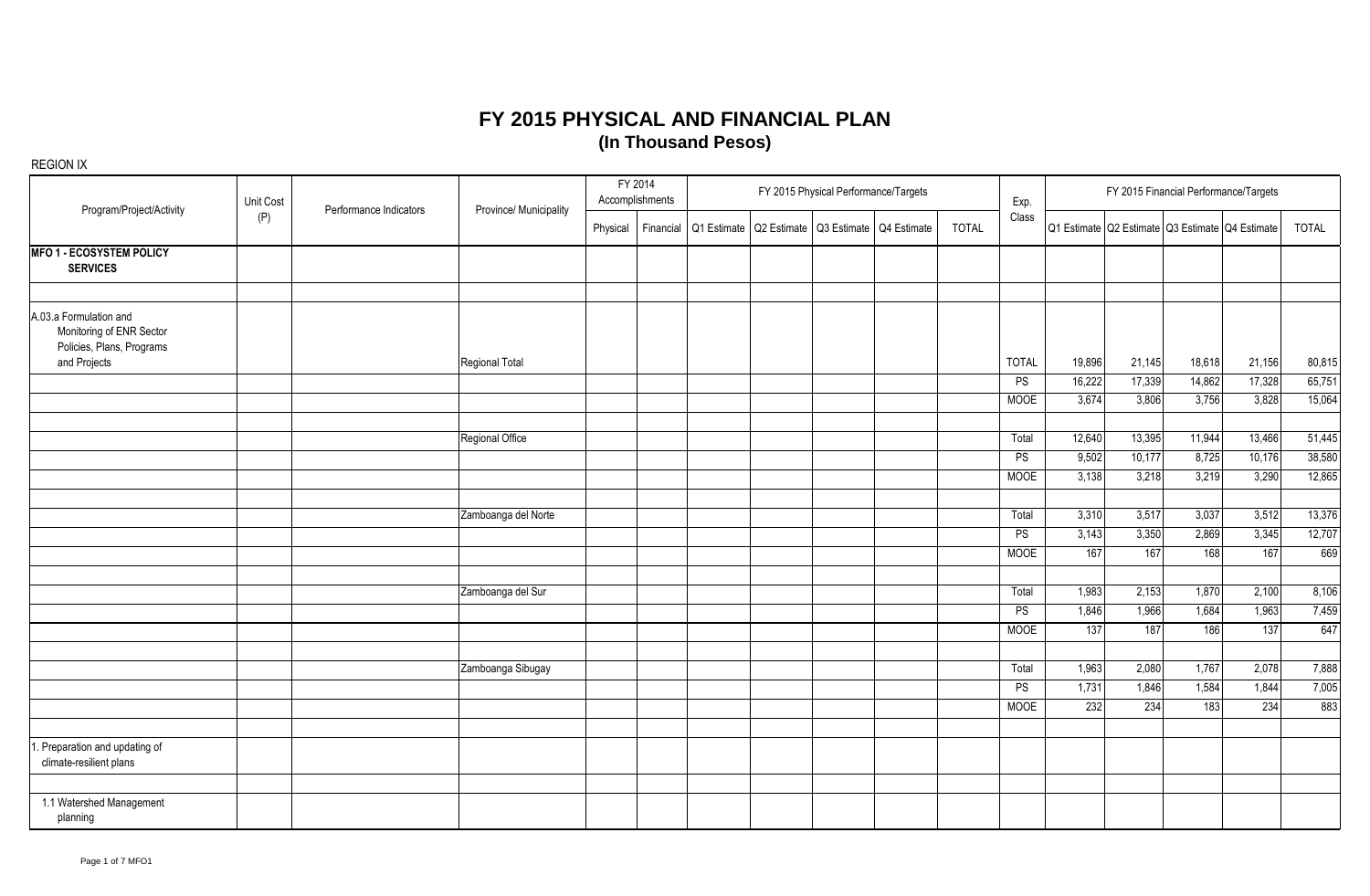| Program/Project/Activity                                                                 | Unit Cost   | Performance Indicators                                           |                        | FY 2014<br>Accomplishments | FY 2015 Physical Performance/Targets |                 |                                         |    |              | Exp.                  | FY 2015 Financial Performance/Targets |     |     |                                                 |              |  |
|------------------------------------------------------------------------------------------|-------------|------------------------------------------------------------------|------------------------|----------------------------|--------------------------------------|-----------------|-----------------------------------------|----|--------------|-----------------------|---------------------------------------|-----|-----|-------------------------------------------------|--------------|--|
|                                                                                          | (P)         |                                                                  | Province/ Municipality | Physical<br>Financial      | Q1 Estimate                          |                 | Q2 Estimate   Q3 Estimate   Q4 Estimate |    | <b>TOTAL</b> | Class                 |                                       |     |     | Q1 Estimate Q2 Estimate Q3 Estimate Q4 Estimate | <b>TOTAL</b> |  |
|                                                                                          |             |                                                                  |                        |                            |                                      |                 |                                         |    |              |                       |                                       |     |     |                                                 |              |  |
| 1.1.1 Watershed<br>characterization cum<br>vulnerability<br>assessment                   |             | Watershed characterized (no)                                     | Regional Office        |                            |                                      |                 |                                         |    |              | MOOE<br>2             | 375                                   | 375 | 375 | 375                                             | 1,500        |  |
|                                                                                          |             | - Sibugey River Basin<br>$A = 85,396.75$ ha.                     |                        |                            |                                      |                 |                                         |    |              |                       |                                       |     |     |                                                 |              |  |
|                                                                                          |             | - Sindangan River Basin<br>A = 85, 232.62 ha.                    |                        |                            |                                      |                 |                                         |    |              |                       |                                       |     |     |                                                 |              |  |
|                                                                                          |             | Milestone Target:                                                |                        |                            |                                      |                 |                                         |    |              |                       |                                       |     |     |                                                 |              |  |
|                                                                                          |             | Primary data gathered (%)                                        |                        |                            | 80                                   | $\overline{20}$ |                                         |    | 100          |                       |                                       |     |     |                                                 |              |  |
|                                                                                          |             | Secondary Data gathered (%)                                      |                        |                            |                                      | 43              | 30 <sup>1</sup>                         |    | 73           |                       |                                       |     |     |                                                 |              |  |
|                                                                                          |             | Report Preparation (%)                                           |                        |                            |                                      |                 | 60                                      | 40 | 100          |                       |                                       |     |     |                                                 |              |  |
| 1.1.2 Preparation of<br>Integrated Watershed<br>Management Plan<br>(including NGP areas) | <b>IWMP</b> | 340,000/   IWMP prepared and<br>submitted (no)                   | Regional Office        |                            |                                      |                 |                                         |    |              | MOOE                  | 85                                    | 85  | 85  | 85                                              | 340          |  |
|                                                                                          |             | - Dinas River Watershed                                          |                        |                            |                                      |                 |                                         |    |              |                       |                                       |     |     |                                                 |              |  |
|                                                                                          |             | Zamboanga del Sur                                                |                        |                            |                                      |                 |                                         |    |              |                       |                                       |     |     |                                                 |              |  |
|                                                                                          |             |                                                                  |                        |                            |                                      |                 |                                         |    |              |                       |                                       |     |     |                                                 |              |  |
|                                                                                          |             |                                                                  |                        |                            |                                      |                 |                                         |    |              |                       |                                       |     |     |                                                 |              |  |
| 1.1.3 Formation and<br>operationalization of<br>Watershed Management<br>Council          | 180,000     | Watershed Management Council<br>created and operationalized (no) | Regional Office        |                            |                                      | 2               |                                         |    |              | MOOE<br>$\mathcal{P}$ | 92                                    | 91  | 92  | 91                                              | 366          |  |
|                                                                                          |             | - Sindangan River Basin, ZDN                                     |                        |                            |                                      |                 |                                         |    |              |                       |                                       |     |     |                                                 |              |  |
|                                                                                          |             | - Dinas River Watershed, ZDS                                     |                        |                            |                                      |                 |                                         |    |              |                       |                                       |     |     |                                                 |              |  |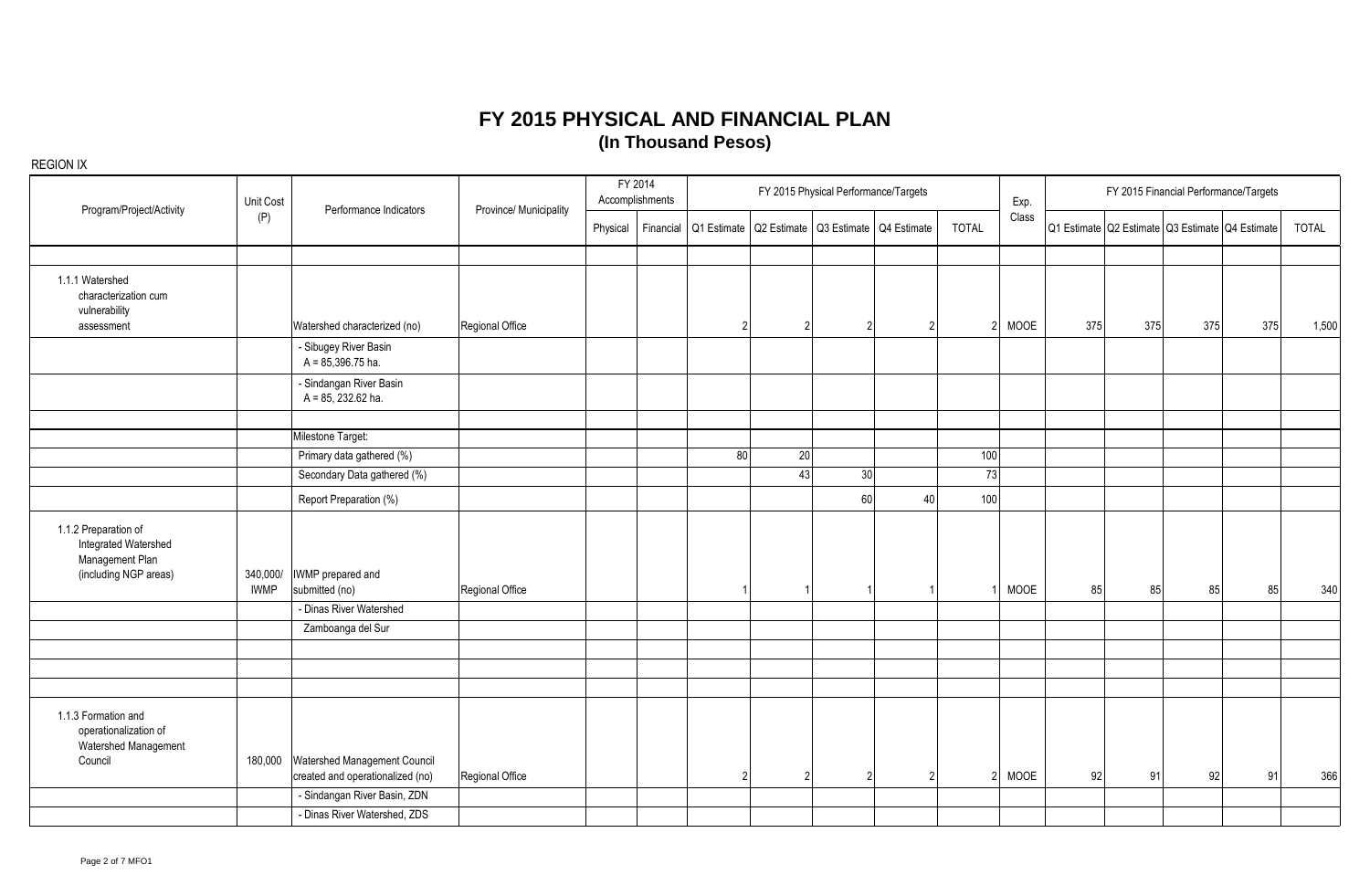| Program/Project/Activity                                                                              | Unit Cost | Performance Indicators                                                                      | Province/ Municipality                   |          | FY 2014<br>Accomplishments |                | FY 2015 Physical Performance/Targets |                |                                                                   |              | Exp.          | FY 2015 Financial Performance/Targets           |          |       |              |  |  |  |
|-------------------------------------------------------------------------------------------------------|-----------|---------------------------------------------------------------------------------------------|------------------------------------------|----------|----------------------------|----------------|--------------------------------------|----------------|-------------------------------------------------------------------|--------------|---------------|-------------------------------------------------|----------|-------|--------------|--|--|--|
|                                                                                                       | (P)       |                                                                                             |                                          | Physical |                            |                |                                      |                | Financial   Q1 Estimate   Q2 Estimate   Q3 Estimate   Q4 Estimate | <b>TOTAL</b> | Class         | Q1 Estimate Q2 Estimate Q3 Estimate Q4 Estimate |          |       | <b>TOTAL</b> |  |  |  |
| 1.2 Forest Land Use planning                                                                          |           |                                                                                             |                                          |          |                            |                |                                      |                |                                                                   |              |               |                                                 |          |       |              |  |  |  |
|                                                                                                       |           |                                                                                             |                                          |          |                            |                |                                      |                |                                                                   |              |               |                                                 |          |       |              |  |  |  |
| 1.2.1 Preparation of FLUP                                                                             | 500,000   | FLUP prepared/drafted (no)                                                                  | Regional Office                          |          |                            | R              | $\mathbf{8}$                         | $\mathsf{R}$   | 8                                                                 |              | 8 MOOE        | 1,000<br>1,000                                  | 1,000    | 1,000 | 4,000        |  |  |  |
|                                                                                                       |           | - Preparatory activities<br>including capacity-building<br>(complete staff work of<br>DENR) |                                          |          |                            |                |                                      |                |                                                                   |              |               |                                                 |          |       |              |  |  |  |
|                                                                                                       |           | - Data gathering, mapping<br>and validation                                                 |                                          |          |                            |                |                                      |                |                                                                   |              |               |                                                 |          |       |              |  |  |  |
|                                                                                                       |           | - Conduct situation analysis                                                                |                                          |          |                            |                |                                      |                |                                                                   |              |               |                                                 |          |       |              |  |  |  |
|                                                                                                       |           | - Plan formulation stage                                                                    |                                          |          |                            |                |                                      |                |                                                                   |              |               |                                                 |          |       |              |  |  |  |
|                                                                                                       |           | - Finalization and adoption<br>of plan                                                      |                                          |          |                            |                |                                      |                |                                                                   |              |               |                                                 |          |       |              |  |  |  |
|                                                                                                       |           |                                                                                             |                                          |          |                            |                |                                      |                |                                                                   |              |               |                                                 |          |       |              |  |  |  |
| 1.2.2 Finalization and<br>adoption of FLUP                                                            | 50,000    | FLUP finalized and adopted by<br>Sangguniang Bayan (no)                                     | Reginal Office                           |          |                            |                |                                      |                |                                                                   |              |               | 10<br>40                                        |          |       | 50           |  |  |  |
| 1.3 Preparation of Community<br>Resource Management<br>Framework including map<br>and 5-year workplan | 200,000   | CRMF evaluated and<br>affirmed (no)                                                         | Regional Office                          |          |                            |                | 2                                    |                |                                                                   | 2            | <b>MOOE</b>   | 100<br>100                                      | 100      | 100   | 400          |  |  |  |
| 2. Forest Data Management                                                                             |           |                                                                                             |                                          |          |                            |                |                                      |                |                                                                   |              |               |                                                 |          |       |              |  |  |  |
|                                                                                                       |           |                                                                                             |                                          |          |                            |                |                                      |                |                                                                   |              |               |                                                 |          |       |              |  |  |  |
| 2.1 Operation and Maintenance of<br>Forestry Information System                                       |           | Forest tenure record<br>created/updated (no)                                                | <b>Total (Regional Office</b><br>Budget) |          |                            | 27             | 54                                   | 54             | 45                                                                | 180          | Total<br>MOOE | 81<br>162                                       | 162      | 135   | 540          |  |  |  |
|                                                                                                       |           | (1 tenure=1 record)                                                                         |                                          |          |                            |                |                                      |                |                                                                   |              |               |                                                 |          |       |              |  |  |  |
|                                                                                                       |           |                                                                                             | Zamboanga del Norte                      |          |                            | 12             | 24                                   | 24             | 20                                                                | 80           | <b>MOOE</b>   | 36                                              | 72<br>72 | 60    | 240          |  |  |  |
|                                                                                                       |           |                                                                                             | <b>CENRO Dapitan City</b>                |          |                            | $\overline{3}$ | 6 <sup>1</sup>                       | 6 <sup>1</sup> | 5 <sup>1</sup>                                                    | 20           |               | 9                                               | 18<br>18 | 15    | 60           |  |  |  |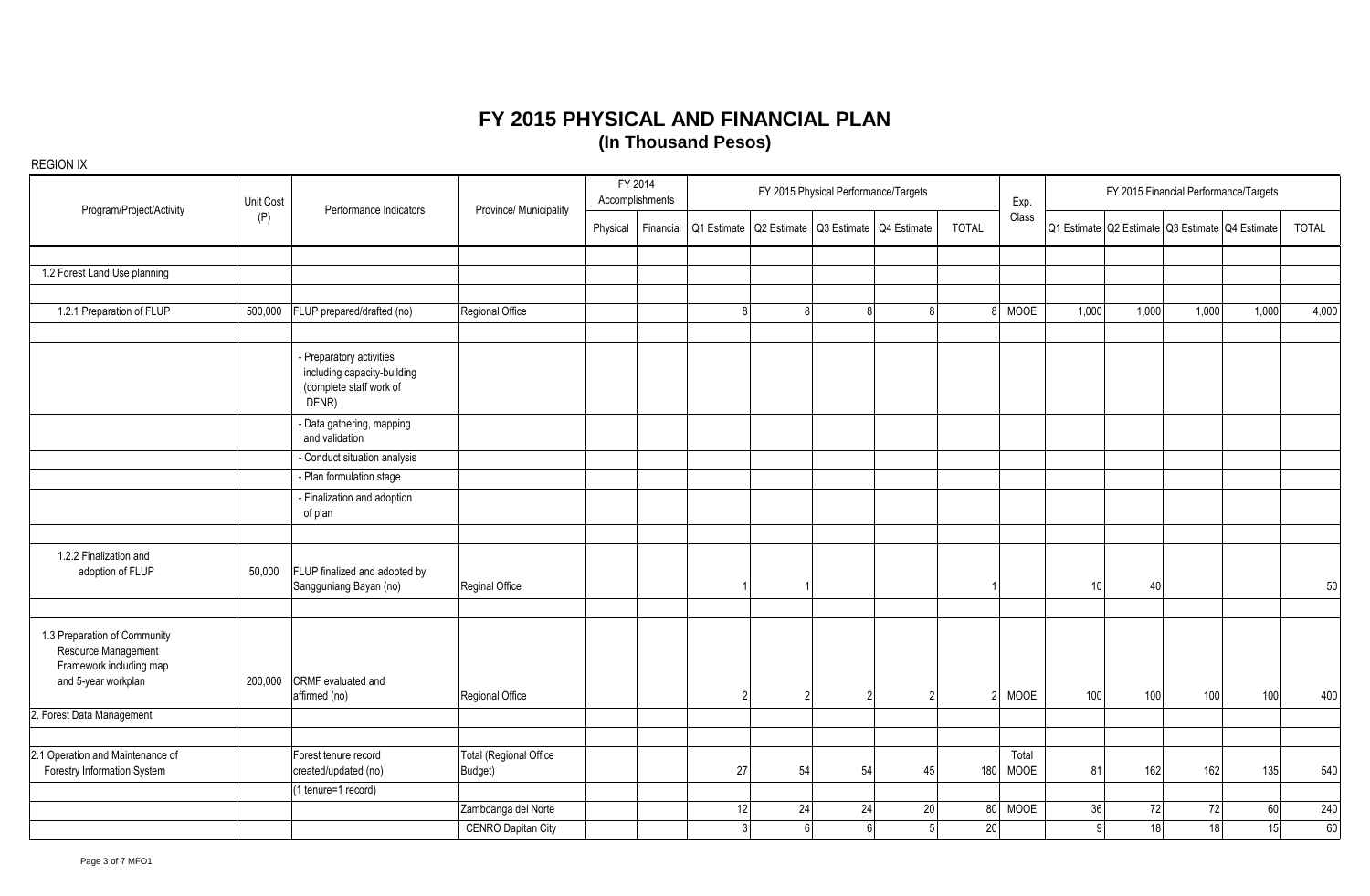| Program/Project/Activity                                                      | Unit Cost | Performance Indicators                                          | Province/ Municipality     | FY 2014<br>Accomplishments | FY 2015 Physical Performance/Targets |                                         |                 |                 |                 | Exp.                 | FY 2015 Financial Performance/Targets |                 |          |                                                 |          |  |  |  |
|-------------------------------------------------------------------------------|-----------|-----------------------------------------------------------------|----------------------------|----------------------------|--------------------------------------|-----------------------------------------|-----------------|-----------------|-----------------|----------------------|---------------------------------------|-----------------|----------|-------------------------------------------------|----------|--|--|--|
|                                                                               | (P)       |                                                                 |                            |                            | Physical   Financial   Q1 Estimate   | Q2 Estimate   Q3 Estimate   Q4 Estimate |                 |                 | <b>TOTAL</b>    | Class                |                                       |                 |          | Q1 Estimate Q2 Estimate Q3 Estimate Q4 Estimate | TOTAL    |  |  |  |
|                                                                               |           |                                                                 | <b>CENRO Dipolog City</b>  |                            |                                      | 6                                       |                 |                 | 20              |                      |                                       | 18              | 18       | 15                                              | 60       |  |  |  |
|                                                                               |           |                                                                 | <b>CENRO Liloy</b>         |                            |                                      | 6 <sup>1</sup>                          |                 | 5               | 20              |                      |                                       | 18              | 18       | 15                                              | 60       |  |  |  |
|                                                                               |           |                                                                 | <b>CENRO Siocon</b>        |                            |                                      | 6 <sup>1</sup>                          |                 |                 | $\overline{20}$ |                      |                                       | 18 <sup>1</sup> | 18       | 15 <sup>1</sup>                                 | 60       |  |  |  |
|                                                                               |           |                                                                 | Zamboanga del Sur          |                            |                                      | 12                                      | 12              | 10 <sup>1</sup> |                 | 40 MOOE              | 18                                    | 36              | 36       | 30 <sub>2</sub>                                 | 120      |  |  |  |
|                                                                               |           |                                                                 | <b>CENRO Pagadian City</b> |                            |                                      | 6 <sup>1</sup>                          |                 | 5               | 20              |                      |                                       | 18 <sup>1</sup> | 18       | 15                                              | 60       |  |  |  |
|                                                                               |           |                                                                 | <b>CENRO Guipos</b>        |                            |                                      | 6 <sup>1</sup>                          |                 |                 | 20              |                      |                                       | 18 <sup>1</sup> | 18       | 15                                              | 60       |  |  |  |
|                                                                               |           |                                                                 | Zamboanga Sibugay          |                            | O                                    | 18                                      | 18 <sup>1</sup> | 15              |                 | 60 MOOE              | 27                                    | 54              | 54       | 45                                              | 180      |  |  |  |
|                                                                               |           |                                                                 | <b>CENRO Buug</b>          |                            |                                      | 6 <sup>1</sup>                          |                 | $\sqrt{2}$      | 20              |                      |                                       | 18              | 18       | 15                                              | 60       |  |  |  |
|                                                                               |           |                                                                 | CENRO Ipil                 |                            | Č                                    | 6 <sup>1</sup>                          |                 | 5               | 20              |                      |                                       | 18              | 18       | 15                                              | 60       |  |  |  |
|                                                                               |           |                                                                 | CENRO Zambo. City          |                            | ς                                    | 6 <sup>1</sup>                          | ĥ               | 5               | $\overline{20}$ |                      |                                       | 18              | 18       | 15 <sup>1</sup>                                 | 60       |  |  |  |
|                                                                               |           | Forest tenure record assessed and<br>validated (no)             | Regional Total             |                            | 27                                   | 54                                      | 54              | 45              | 180             | <b>MOOE</b>          | 18                                    | 36              | 36       | 30                                              | 120      |  |  |  |
|                                                                               |           |                                                                 | PENRO Norte                |                            | 12                                   | 24                                      | 24              | 20              | 80              |                      |                                       |                 |          |                                                 |          |  |  |  |
|                                                                               |           |                                                                 | PENRO Sur                  |                            | ĥ                                    | 12                                      | 12              | 10 <sup>1</sup> | 40              |                      |                                       | 12              | 12       | 10 <sup>1</sup>                                 | 40       |  |  |  |
|                                                                               |           |                                                                 | PENRO Sibugay              |                            | $\Omega$                             | 18                                      | 18 <sup>1</sup> | 15              | 60              |                      |                                       | 12              | 12       | 10 <sup>1</sup>                                 | 40       |  |  |  |
|                                                                               |           | Forest tenure record assessed,<br>validated and integrated (no) | Regional Office            |                            | 27                                   | 54                                      | 54              | 45              | 180             | <b>MOOE</b>          |                                       | 12<br>12        | 12<br>12 | 10 <sup>1</sup><br>50                           | 40<br>80 |  |  |  |
| 2.2 Relocation and<br>re-measurement of Forest<br>Resolurce Assessment tracts | 50,000    | FRA tracts relocated and re-<br>measured (no)                   | Regional Total             |                            | 2                                    |                                         |                 |                 | q               | Total<br><b>MOOE</b> | 100                                   | 150             | 100      | 100                                             | 450      |  |  |  |
|                                                                               |           |                                                                 |                            |                            |                                      |                                         |                 |                 |                 |                      |                                       |                 |          |                                                 |          |  |  |  |
|                                                                               |           |                                                                 | Zamboanga del Norte        |                            |                                      |                                         |                 |                 |                 | MOOE                 | 50                                    | 50 <sup>1</sup> | 50       | 50                                              | 200      |  |  |  |
|                                                                               |           |                                                                 | Zamboanga del Sur          |                            |                                      |                                         |                 |                 |                 | MOOE                 |                                       | 50              | 50       |                                                 | 100      |  |  |  |
|                                                                               |           |                                                                 | Zamboanga Sibugay          |                            |                                      |                                         |                 |                 |                 | <b>MOOE</b>          | 50                                    | 50              |          | 50                                              | 150      |  |  |  |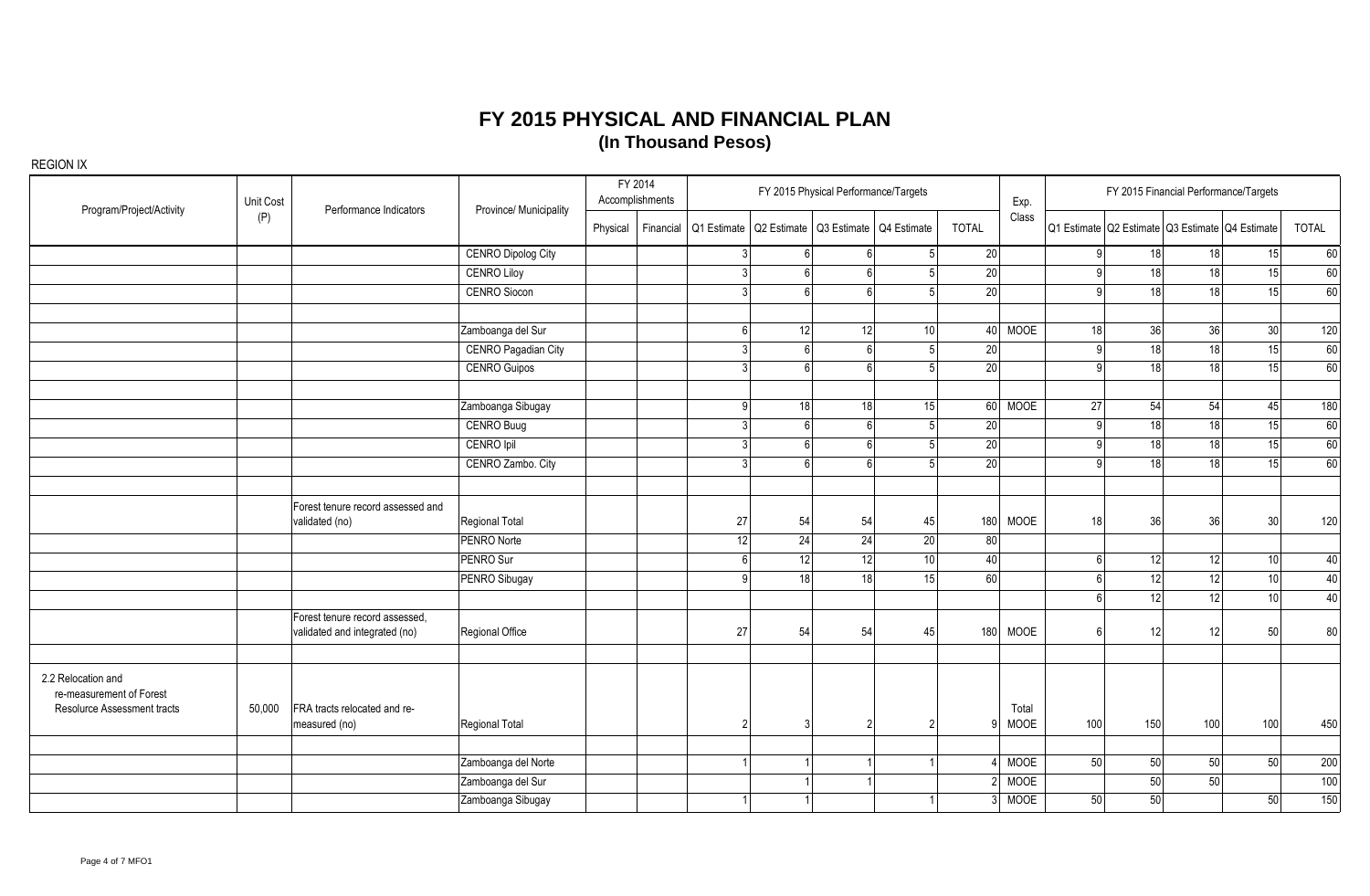| Program/Project/Activity                                                          | Unit Cost | Performance Indicators                                                               | Province/ Municipality    |          | FY 2014<br>Accomplishments |             |              |                                     | FY 2015 Physical Performance/Targets |              |               | FY 2015 Financial Performance/Targets<br>Exp. |    |    |                                                 |              |  |  |
|-----------------------------------------------------------------------------------|-----------|--------------------------------------------------------------------------------------|---------------------------|----------|----------------------------|-------------|--------------|-------------------------------------|--------------------------------------|--------------|---------------|-----------------------------------------------|----|----|-------------------------------------------------|--------------|--|--|
|                                                                                   | (P)       |                                                                                      |                           | Physical | Financial                  | Q1 Estimate |              | Q2 Estimate Q3 Estimate Q4 Estimate |                                      | <b>TOTAL</b> | Class         |                                               |    |    | Q1 Estimate Q2 Estimate Q3 Estimate Q4 Estimate | <b>TOTAL</b> |  |  |
| 2.3 Conduct of Socio-Economic<br>and Environmental Impact<br>Study in CBFMA areas |           | 100,000 SEE Impact Study report<br>validated and endorsed<br>to CO (no)              | Regional Office           |          |                            |             |              |                                     |                                      |              | MOOE          |                                               |    |    | 100                                             | 100          |  |  |
| 2.4 Forest products utilization<br>and price monitoring                           |           |                                                                                      |                           |          |                            |             |              |                                     |                                      |              |               |                                               |    |    |                                                 |              |  |  |
| - Price monitoring of forest<br>products                                          | 3,500     | Price data gathered, processed,<br>summarized and submitted to<br>PENRO monthly (no) | Regional Total            |          |                            | 27          | 27           | 27                                  | 27                                   | 108          | Total<br>MOOE | 18                                            | 18 | 18 | 18                                              | 72           |  |  |
|                                                                                   |           |                                                                                      | Zamboanga del Norte       |          |                            | 12          | 12           | 12                                  | 12                                   |              | 48 MOOE       | 8                                             | Я  |    | 8                                               | 32           |  |  |
|                                                                                   |           |                                                                                      | <b>CENRO Dapitan City</b> |          |                            |             |              | $\overline{3}$<br>$\mathbf{R}$      | 3 <sup>1</sup>                       | 12           |               |                                               |    |    |                                                 |              |  |  |
|                                                                                   |           |                                                                                      | <b>CENRO Dipolog City</b> |          |                            | s           |              | $\overline{3}$<br>્રી               | 3 <sup>l</sup>                       | 12           |               |                                               |    |    |                                                 |              |  |  |
|                                                                                   |           |                                                                                      | <b>CENRO Liloy</b>        |          |                            |             |              | $\overline{3}$<br>$\mathbf{z}$      | $\overline{3}$                       | 12           |               |                                               |    |    |                                                 |              |  |  |
|                                                                                   |           |                                                                                      | <b>CENRO Siocon</b>       |          |                            |             | $\mathbf{3}$ | 3                                   | 3                                    | 12           |               |                                               |    |    |                                                 |              |  |  |
|                                                                                   |           |                                                                                      | Zamboanga del Sur         |          |                            |             |              | 6 <sup>1</sup><br>-61               | 6 <sup>1</sup>                       |              | 24 MOOE       |                                               |    |    |                                                 | 16           |  |  |
|                                                                                   |           |                                                                                      | <b>CENRO Pagadian</b>     |          |                            |             | $\mathbf{3}$ | 3                                   | 3                                    | 12           |               |                                               |    |    |                                                 |              |  |  |
|                                                                                   |           |                                                                                      | <b>CENRO Guipos</b>       |          |                            |             |              | $\overline{3}$<br>3                 | -31                                  | 12           |               |                                               |    |    |                                                 |              |  |  |
|                                                                                   |           |                                                                                      | Zamboanga Sibugay         |          |                            |             | g            | a                                   | 9 <sup>1</sup>                       |              | 36 MOOE       | 6                                             | ี  |    | 6                                               | 24           |  |  |
|                                                                                   |           |                                                                                      | CENRO Buug                |          |                            |             |              | $\overline{3}$<br>२                 | 3                                    | 12           |               |                                               |    |    |                                                 |              |  |  |
|                                                                                   |           |                                                                                      | CENRO Ipil                |          |                            |             |              | $\overline{3}$<br>ર                 | 3 <sup>l</sup>                       | 12           |               |                                               |    |    |                                                 |              |  |  |
|                                                                                   |           |                                                                                      | CENRO Zamboanga City      |          |                            |             |              |                                     |                                      | 12           |               |                                               |    |    |                                                 |              |  |  |
| 3. Forestry Extension and Education                                               |           |                                                                                      |                           |          |                            |             |              |                                     |                                      |              |               |                                               |    |    |                                                 |              |  |  |
| 3.1 Documantation of good<br>CBFM practices                                       | 250,000   | Good practices, packaged and<br>disseminated (no)                                    | Regional Office           |          |                            |             |              |                                     |                                      |              | MOOE          | 63                                            | 62 | 63 | 62                                              | 250          |  |  |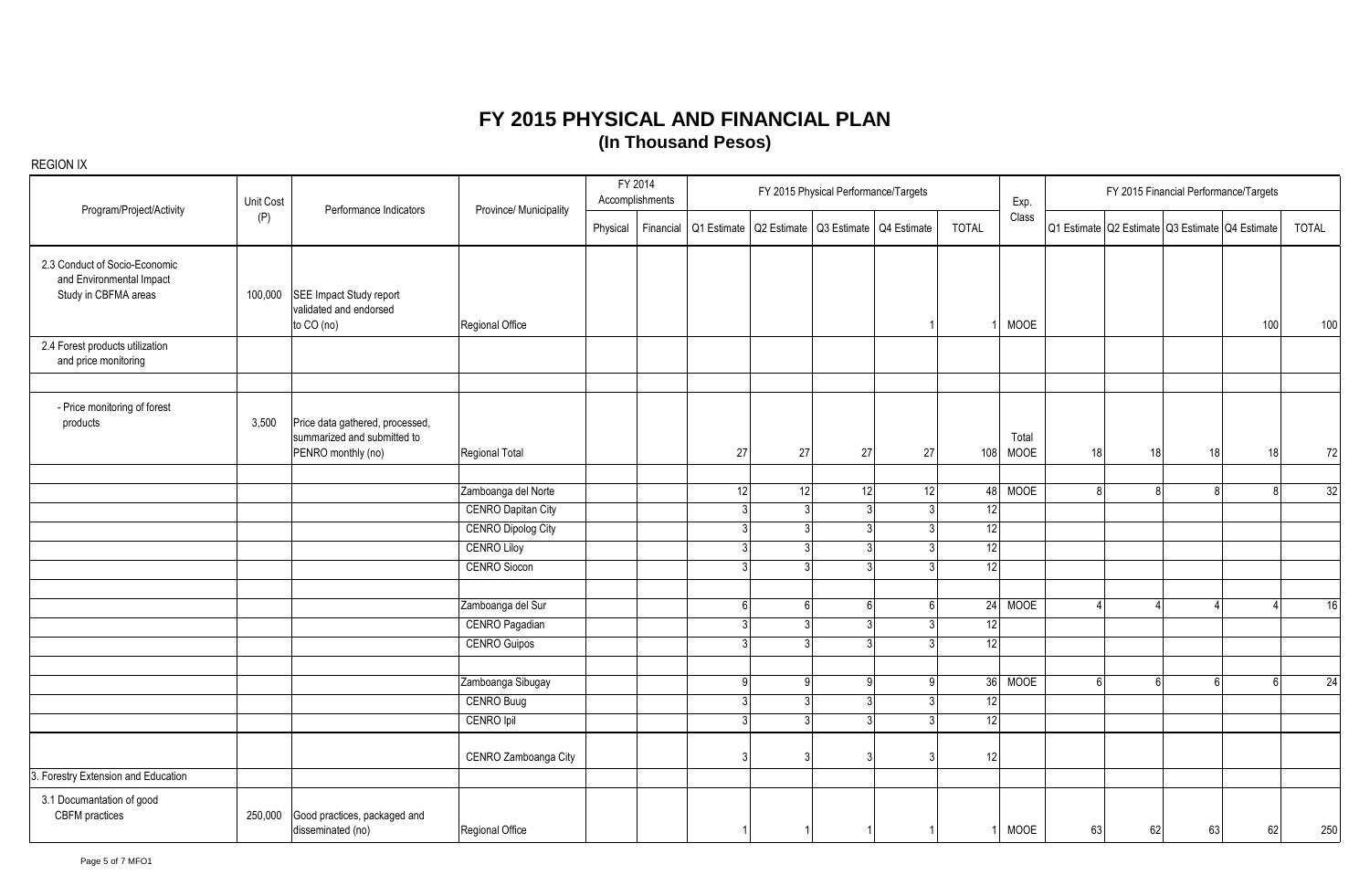| Program/Project/Activity                                                                           | Unit Cost                                                                                                         | Performance Indicators | Province/ Municipality | FY 2014<br>Accomplishments |             |                | FY 2015 Physical Performance/Targets |             |                 | Exp.          | FY 2015 Financial Performance/Targets |                 |                                      |                                                 |                 |  |  |
|----------------------------------------------------------------------------------------------------|-------------------------------------------------------------------------------------------------------------------|------------------------|------------------------|----------------------------|-------------|----------------|--------------------------------------|-------------|-----------------|---------------|---------------------------------------|-----------------|--------------------------------------|-------------------------------------------------|-----------------|--|--|
|                                                                                                    | (P)                                                                                                               |                        |                        | Physical<br>Financial      | Q1 Estimate |                | Q2 Estimate   Q3 Estimate            | Q4 Estimate | <b>TOTAL</b>    | Class         |                                       |                 |                                      | Q1 Estimate Q2 Estimate Q3 Estimate Q4 Estimate | TOTAL           |  |  |
| 3.2 Establishing partnership and<br>collaboration with stakeholders<br>(e.g. MFPC, NCI, POs, etc.) | $50,000 -$<br><b>RO</b><br>25,000<br>Group created/strengthened and<br><b>PENRO</b><br>MOA resolution signed (no) | Regional Total         |                        | 40                         | 40          | 40             | 40                                   | 40          | Total<br>MOOE   | 257           | 257                                   | 257             | 257                                  | 1,028                                           |                 |  |  |
|                                                                                                    |                                                                                                                   |                        | Regional Office        |                            |             | $\mathfrak{p}$ |                                      | 2           |                 | <b>MOOE</b>   | 25                                    | 25              | 25                                   | 25                                              | 100             |  |  |
|                                                                                                    |                                                                                                                   |                        | Zamboanga del Norte    |                            | 10          | 10             | 10                                   | 10          | 10 <sup>1</sup> | <b>MOOE</b>   | 60                                    | 59              | 60                                   | 59                                              | 238             |  |  |
|                                                                                                    |                                                                                                                   |                        | Zamboanga del Sur      |                            | 13          | 13             | 13                                   | 13          | 13              | <b>MOOE</b>   | 80                                    | 80              | 80                                   | 80                                              | 320             |  |  |
|                                                                                                    |                                                                                                                   |                        | Zamboanga Sibugay      |                            | 15          | 15             | 15 <sup>1</sup>                      | 15          | 15              | <b>MOOE</b>   | 92                                    | 93 <sup>1</sup> | 92                                   | 93                                              | 370             |  |  |
|                                                                                                    | SRPAO conducted (no)<br>15,000                                                                                    |                        | Regional Total         |                            |             | ς              |                                      |             | $\sqrt{2}$      |               |                                       |                 | Budget charged under MFO 2 (A.03.d2) |                                                 |                 |  |  |
|                                                                                                    |                                                                                                                   | Turtle Islands WS      | Regional Office        |                            |             |                |                                      |             |                 |               |                                       |                 |                                      |                                                 |                 |  |  |
|                                                                                                    |                                                                                                                   |                        | Zamboanga del Norte    |                            |             |                |                                      |             |                 |               |                                       |                 |                                      |                                                 |                 |  |  |
|                                                                                                    |                                                                                                                   | Selinog Island PLS     | CENRO Dapitan City     |                            |             |                |                                      |             |                 |               |                                       |                 |                                      |                                                 |                 |  |  |
|                                                                                                    |                                                                                                                   |                        | Zamboanga del Sur      |                            |             | 2              |                                      |             |                 |               |                                       |                 |                                      |                                                 |                 |  |  |
|                                                                                                    |                                                                                                                   | Mt. Timolan PL         | PENRO Sur              |                            |             |                |                                      |             |                 |               |                                       |                 |                                      |                                                 |                 |  |  |
|                                                                                                    |                                                                                                                   | Dumanquillas Bay PLS   | <b>CENRO Guipos</b>    |                            |             |                |                                      |             |                 |               |                                       |                 |                                      |                                                 |                 |  |  |
|                                                                                                    |                                                                                                                   |                        | Zamboanga Sibugay      |                            |             |                |                                      |             |                 |               |                                       |                 |                                      |                                                 |                 |  |  |
|                                                                                                    |                                                                                                                   | Pasonanca NP           | CENRO Zamboanga City   |                            |             |                |                                      |             |                 |               |                                       |                 |                                      |                                                 |                 |  |  |
| . Project Monitoring and<br>Supervision                                                            |                                                                                                                   |                        | Regional Total         |                            |             |                |                                      |             |                 | Total<br>MOOE | 438                                   | 410             | 448                                  | 449                                             | 1,745           |  |  |
|                                                                                                    |                                                                                                                   |                        | Regional Office        |                            |             |                |                                      |             |                 | <b>MOOE</b>   | 398                                   | 369             | 408                                  | 408                                             | 1,583           |  |  |
|                                                                                                    |                                                                                                                   |                        |                        |                            |             |                |                                      |             |                 |               |                                       |                 |                                      |                                                 |                 |  |  |
|                                                                                                    |                                                                                                                   |                        | Zamboanga del Norte    |                            |             |                |                                      |             |                 | <b>MOOE</b>   | 13                                    | 13 <sup>1</sup> | 13                                   | 13                                              | 52              |  |  |
|                                                                                                    |                                                                                                                   |                        | Zamboanga del Sur      |                            |             |                |                                      |             |                 | <b>MOOE</b>   | 12                                    | 13              | 12                                   | 13                                              | $\overline{50}$ |  |  |
|                                                                                                    |                                                                                                                   |                        |                        |                            |             |                |                                      |             |                 |               |                                       |                 |                                      |                                                 |                 |  |  |